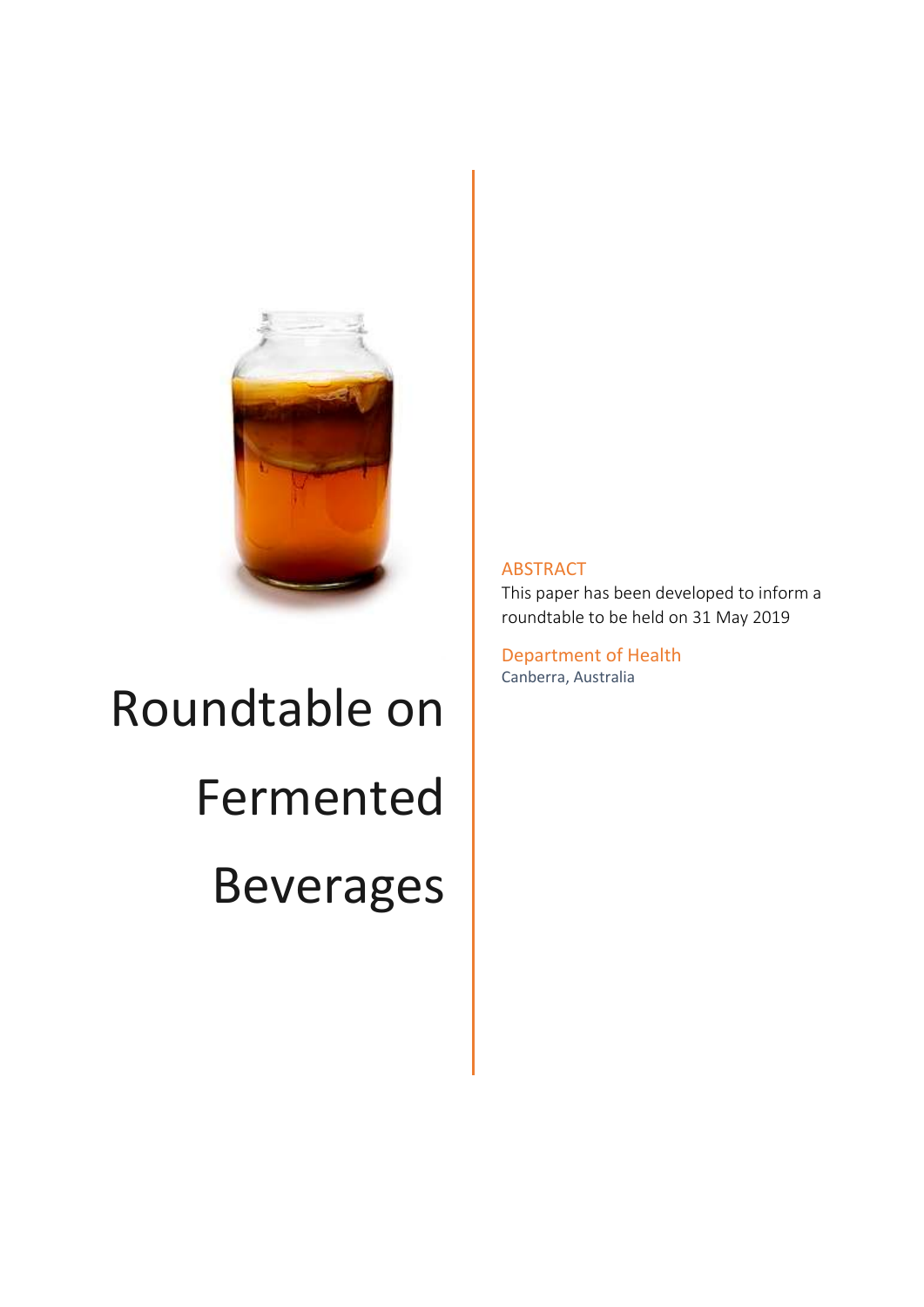# **Table of Contents**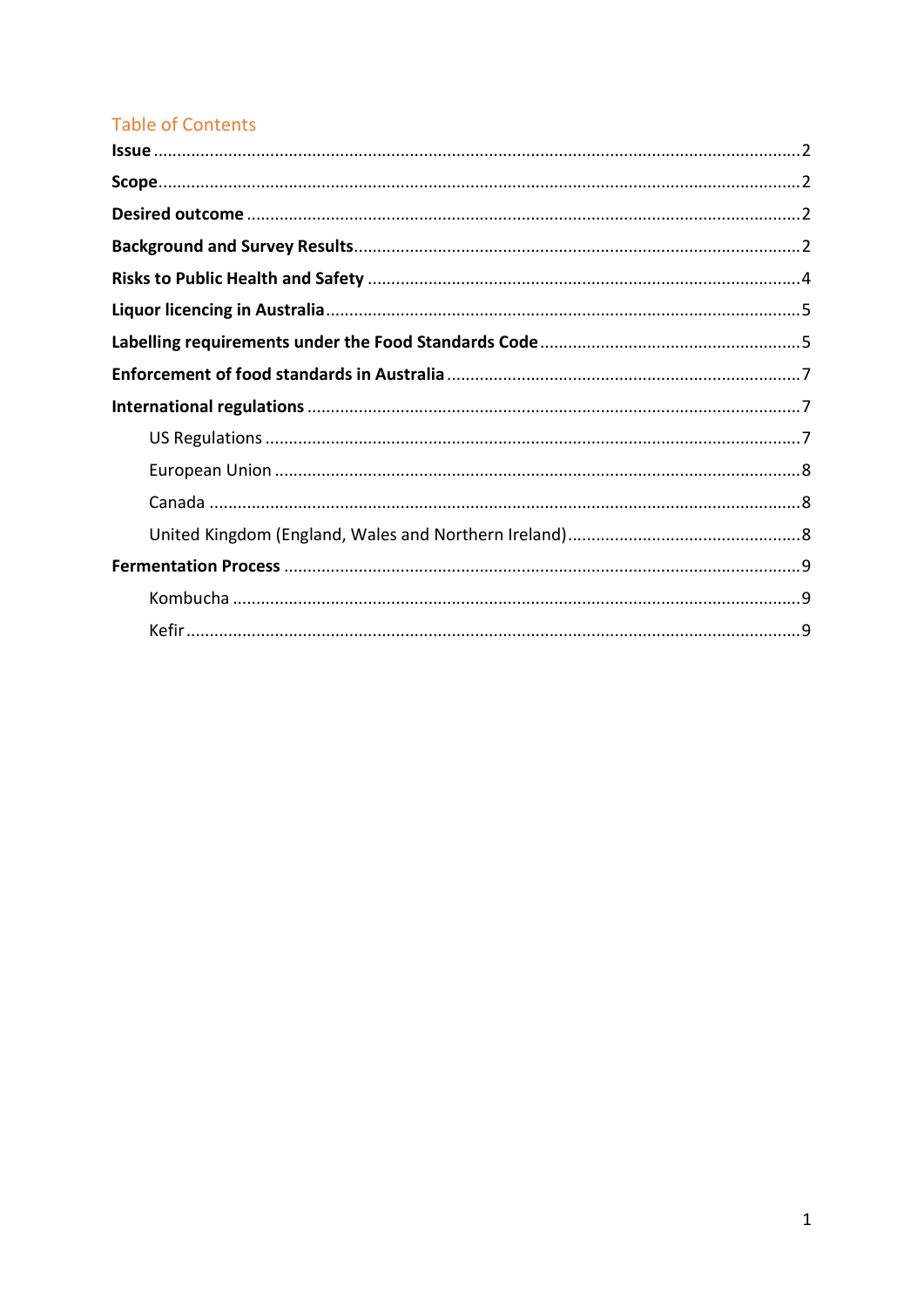# Issues Paper - Fermented Beverages

#### Issue

- The findings of a nationally coordinated surveillance survey to investigate alcohol content and labelling of fermented beverages have revealed the presence of undeclared alcohol in a number of these drinks.
- This has raised public health concerns (such as potential consumption by pregnant women and underage consumers; driving/working under the influence, and interference with medications).
- It has also raised food regulatory concerns about the potential for these beverages to fail to comply with the Australia New Zealand Food Standards Code (the Code).
- Liquor Licensing Acts vary across states and territories posing an issue for regulators and for manufacturers in complying with laws for products that are sold interstate/nationally.

#### Scope

The objectives of this roundtable are to better understand the current status of the fermented beverages industry; to raise awareness among stakeholders of the findings of a recent nationally coordinated surveillance survey and associated public health concerns, and to consider any risk management required to ensure public health and safety.

Stakeholders include fermented soft drink manufacturers/ producers, major retailers, and regulation and enforcement agents.

#### Desired outcome

Ensuring that all manufacturers and retailers of fermented beverages are aware of the risks of the presence of alcohol in these products and understand and commit to applying risk mitigation processes; and that regulators are aware of the challenges of compliance with the regulations from the perspective of industry.

#### Background and Survey Results

- Fermented soft drinks generally contain a base (such as tea, water or coconut milk), sugar, flavours and a starter culture (comprised of microorganisms, including yeast and bacteria).
- The most common products in the fermented drink category in Australia are:
	- $\triangleright$  Kombucha: a fermented beverage produced from a mixture of steeped tea and sugar, combined with a culture of yeast strains and bacteria. Some kombucha products also have fruit juice or other flavours added during production. (Definition from USDA)
	- $\triangleright$  Kefir (milk or dairy alternative, water, coconut water): Starter culture prepared from kefir grains, Lactobacillus kefiri, and species of the genera Leuconostoc, Lactococcus and Acetobacter growing in a strong specific relationship. Kefir grains constitute both lactose-fermenting yeasts (Kluyveromyces marxianus) and non-lactose-fermenting yeasts (Saccharomyces unisporus, Saccharomyces cerevisiae and Saccharomyces exiguus). (Definition from Codex Alimentarius)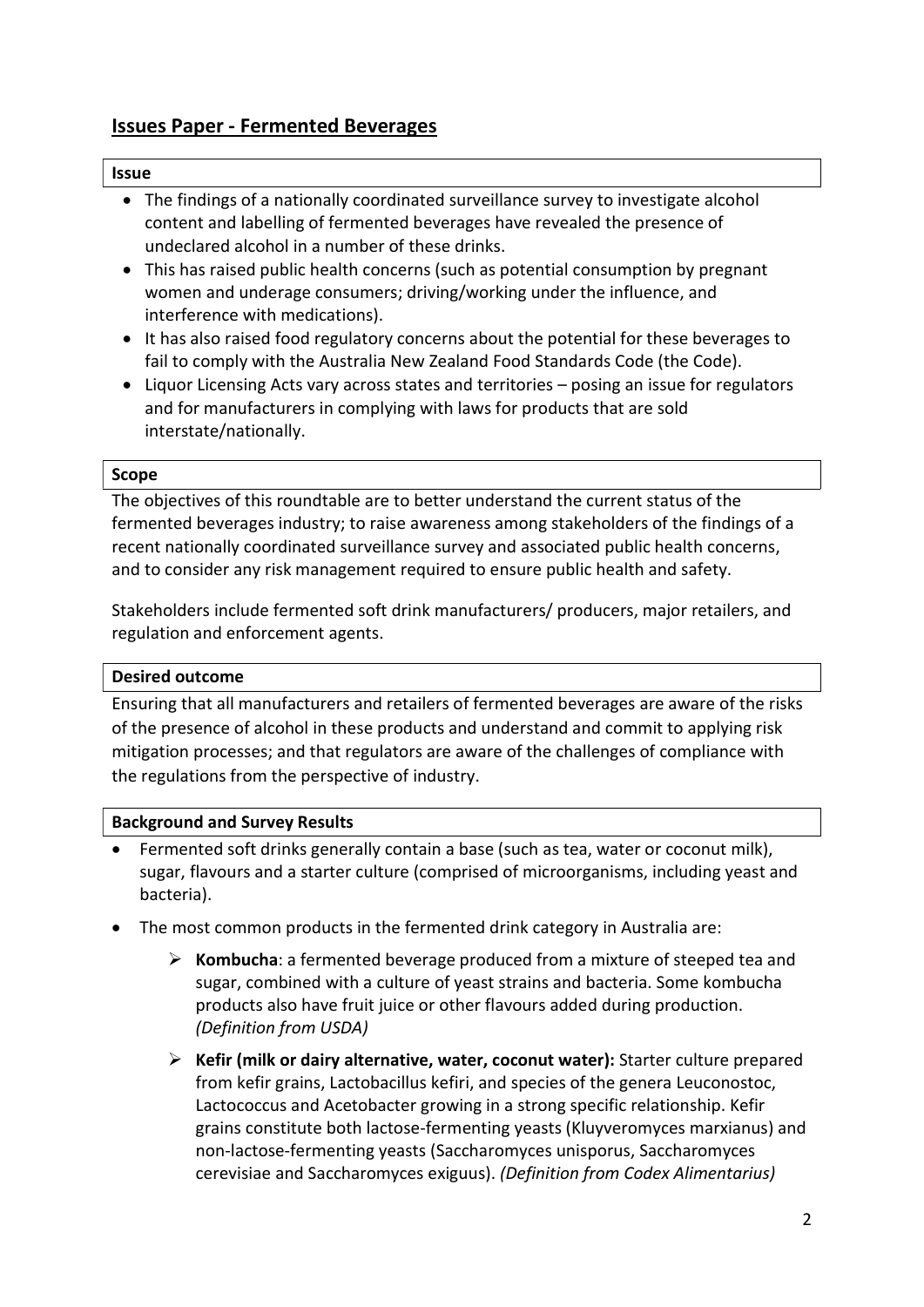- $\triangleright$  Ginger Beer: Brewed ginger beer is a slightly alcoholic beverage prepared by fermenting a mixture of syrup and root ginger. (Definition from Collins English Dictionary)
- Recent survey results indicate that fermented soft drink products may contain alcohol formed during fermentation.
	- $\triangleright$  Kombucha samples tested indicated around 65% exceeded 0.5% Alcohol By Volume (ABV);
	- Water-based kefir samples tested indicated 74% exceeded 0.5% ABV;
	- $\triangleright$  The majority of the other beverage categories had alcohol levels of less than 0.5% ABV (68.6%) with 21.6% demonstrating levels between ≥0.5 and <1.15% ABV, and 9.8% >1.15% ABV.
	- $\triangleright$  All dairy-based kefir beverages were below 0.5% ABV.
- Fermented soft drinks undergo a primary fermentation step, traditionally followed by a secondary fermentation occurring after bottling (also known as bottle fermentation or conditioning).
- Secondary fermentation is included in the production process as it produces gas, one of the desired characteristics of the product, but can be difficult to standardise.
- Alcohol can be produced at both fermentation stages. Some businesses choose to use carbonation as an alternative to bottle fermentation to reduce alcohol production, however manufacturers that do not adequately control the fermentation processes may have alcohol produced even if carbonation is used as an alternative to secondary fermentation.
- Factors found to influence the alcohol content of these brewed or fermented soft drinks include:
	- $\triangleright$  the stage of shelf life when a product is sampled;
	- $\triangleright$  the process of effervescence development used; and
	- $\triangleright$  the addition of inclusions and flavours.
- Kombucha samples that underwent secondary fermentation had a statistically significantly higher mean alcohol content than kombucha samples that underwent carbonation. The difference between carbonated water-based kefir samples and those that underwent secondary fermentation did not reach statistical significance, however, this may be due to the low numbers of samples of these products.
- The survey also investigated whether the process of effervescence impacts the alcohol content over the life of the product. To do this, the change in alcohol content from manufacture to retail was compared between carbonated drinks and those that underwent secondary fermentation. The mean alcohol content of matched samples for which secondary fermentation occurs was statistically significantly higher at retail (1.72% ABV) than at manufacture (0.66% ABV). In contrast, there was no significant difference in mean alcohol content between carbonated samples at manufacture (0.33% ABV) and retail (0.50% ABV).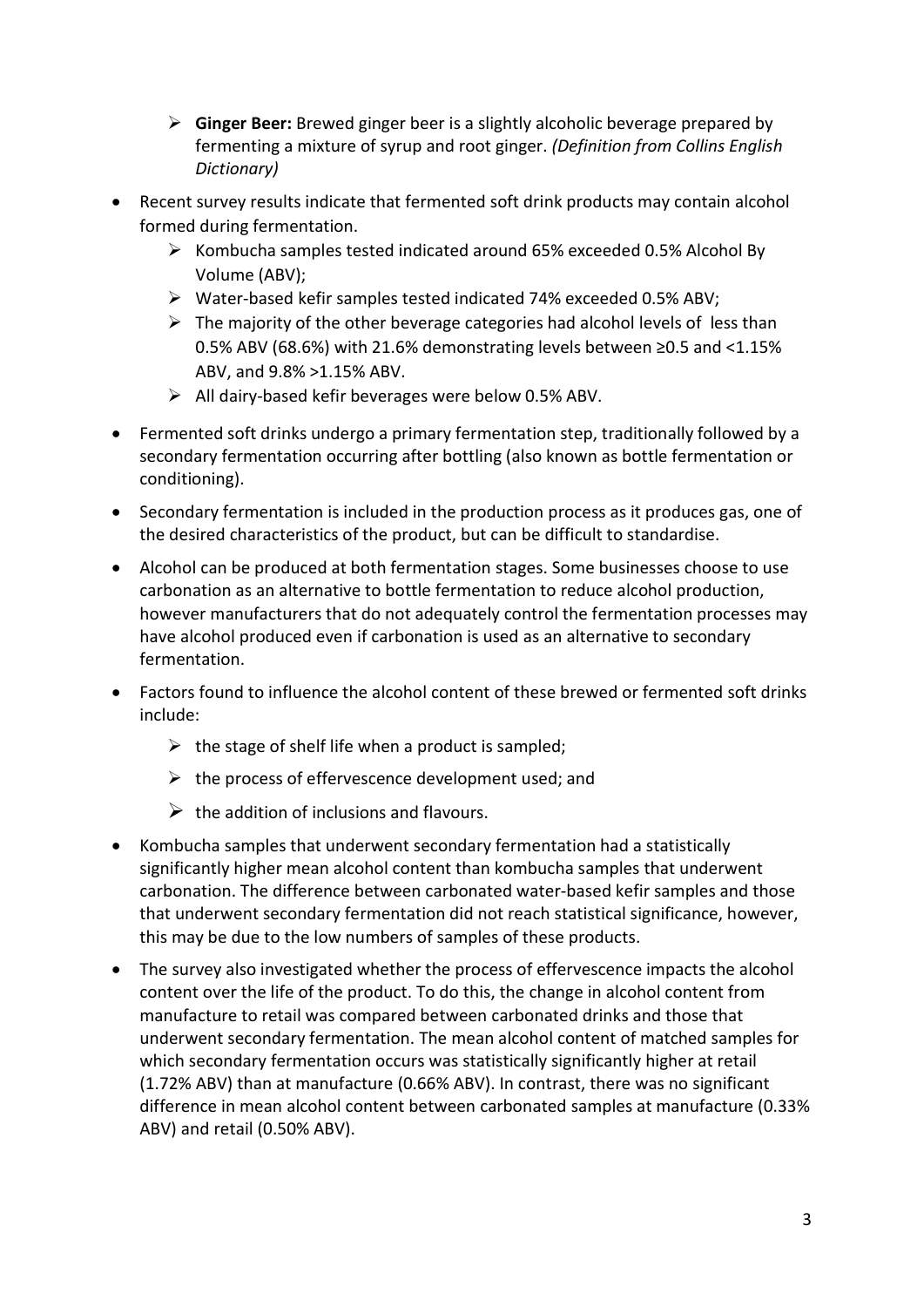The addition of flavourings may affect the final alcohol content of a beverage by potentially introducing extra sugars or microorganisms. To investigate whether the type of flavouring can affect the final alcohol content of the drink, matched samples with treated flavourings (such as those that were heat treated to eliminate microorganisms) were compared with samples with untreated flavourings (such as the use fresh herbs or ginger) or additional sugars. The mean alcohol content of samples with untreated flavourings or additional sugar added was statistically significantly higher at retail (2.30% ABV) than at manufacture (0.58% ABV). No significant difference in alcohol between retail and manufacture was seen for samples with treated inclusions for flavouring.

#### Risks to Public Health and Safety

-

- The issue poses a public health and safety risks, particularly to the following population groups:
	- $\triangleright$  pregnant women and people using prescription medicines where alcohol may interfere.
	- $\triangleright$  drivers (including probationary drivers) and workers requiring a zero blood alcohol reading in order to operate public transport vehicles and/or machinery.
	- $\triangleright$  under-age drinkers/minors, recovering alcoholics and those living in 'dry' indigenous communities who may inadvertently consume alcohol.
	- $\triangleright$  People with aldehyde dehydrogenase deficiency: an inherited deficiency in one of the enzymes involved in the breakdown of alcohol (common in people of East Asian ethnicity).
- There is a risk that public health communications on the potential presence of alcohol in fermented 'soft' drinks may motivate increased consumption of these products by minors and others who would normally not consume alcohol.
- However, moderate consumption of very low alcoholic beverages (<0.5% ABV) are unlikely to cause a detectable rise of a person's blood alcohol level. Researchers in 2012 measured the blood alcohol levels of 67 subjects after they had consumed 1.5L of 0.4% ABV beer in one hour.<sup>1</sup> Blood alcohol was detectable in only 20 of the subjects [limit of detection 0.0005 g/L], and the maximum blood alcohol reading recorded was only 0.0056%.
- In a similar study, researchers examined the effect of very low alcohol beer (0.41- 0.43% alcohol by volume) on breastmilk. Following the consumption of 1.5L of very low strength beer, alcohol was only detectable in two of the participants immediately following beer consumption, and only at trace levels  $\left\langle \text{0.001g/L} \right.$  and 0.0021g/L).<sup>2</sup> No alcohol was detectable in the breastmilk of the other participants. Based on the alcohol levels detected in the study, the authors concluded that a mother's consumption of 'non-alcoholic' beer can be regarded as innocuous for the breastfed infant.

<sup>&</sup>lt;sup>1</sup> Thierauf A, Große Perdekamp M, Auwärter V. Maximale Blutalkoholkonzentration nach forciertem Konsum von alkoholfreiem Bier. Rechtsmedizin 2012; 22: 244-7. https://doi.org/10.1007/s00194-012-0835-8 <sup>2</sup> Schneider C, Thierauf A, Kempf J, Auwarter V. Ethanol concentration in breastmilk after the consumption of non-alcoholic beer. Breastfeeding Medicine 2013; 8: 291-3. https://doi.org/10.1089/bfm.2012.0156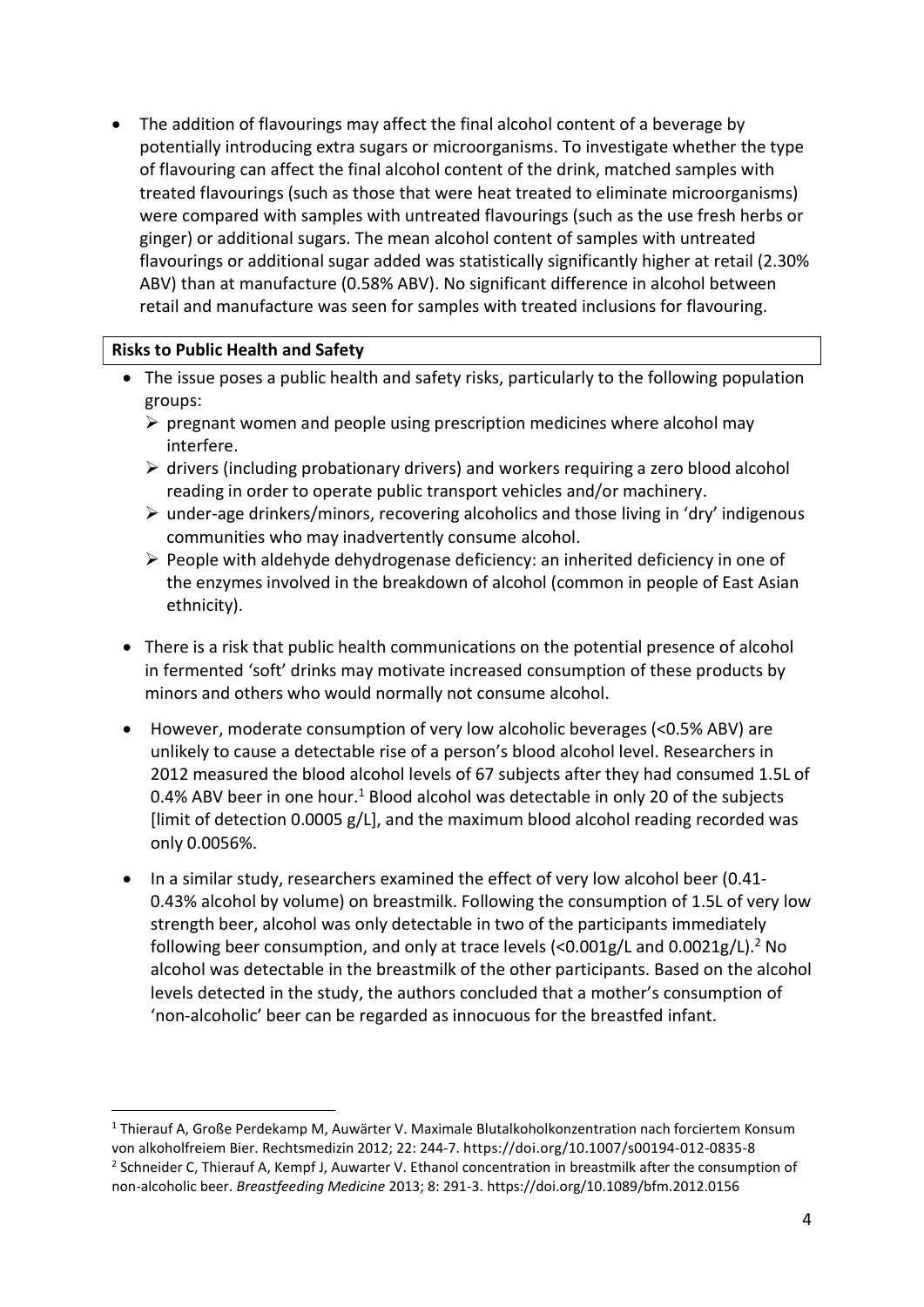## Liquor licencing in Australia

Liquor Licensing Acts vary across the states and territories. In the majority of jurisdictions, liquor is defined as being a beverage that contains more than 1.15% ethanol by volume. In Queensland, Tasmania and Victoria the regulation is more stringent, with beverages containing more than 0.5% ethanol by volume considered alcoholic.

In Queensland, Tasmania and Victoria, where beverages containing more than 0.5% ethanol by volume are considered alcoholic, 64.8% of Kombucha surveyed would be defined as alcoholic. Whereas in the jurisdictions where beverages must contain more than 1.15% ethanol by volume to be deemed alcohol, only 22.9% of Kombucha surveyed would exceed this.

|                                   | Kombucha | Water-based | Dairy-based | 'Other' |
|-----------------------------------|----------|-------------|-------------|---------|
|                                   |          | Kefir       | Kefir       |         |
| <0.5% ABV (QLD, Tas, Vic)         | 35.2%    | 26.7%       | 100%        | 68.6%   |
| <1.15% ABV (NSW, ACT, SA, WA, NT) | 77.1 %   | 63.5%       | 0%          | 90.2%   |
| $>1.15\%$ ABV                     | 22.9%    | 36.7%       | 0%          | 9.8%    |

There are also differences in the legislation regarding where liquor can be sold. In the ACT, NSW, NT and Victoria, packaged alcoholic beverages can be sold from designated areas within supermarkets. While in SA, WA and Tasmania, these beverages can only be purchased from liquor stores.

## Labelling requirements under the Food Standards Code

- The Food Standards Code sets out requirements for labelling of alcoholic beverages
- Beverages with an alcohol content of ≥0.5% with no statement of the alcohol content are in breach of the Code. Compliance and enforcement initiatives have highlighted some difficulties:
	- Alcohol content of brewed 'soft' drinks can increase over time, so a product may be compliant at production, but become non-compliant during transport and storage at the retail and consumer level; and
	- A number of new producers operate from home businesses and are hard to identify and reach for education or compliance activities.
- The terms 'alcoholic beverage' and 'beverage' are not defined in the Code and there is variation in the requirement for labelling alcohol for each of these foods when the alcohol content is less than 0.5% ABV.
- The term 'brewed soft drink' is defined in Standard 2.6.2- Non-alcoholic beverages and brewed 'soft' drinks, but is not considered by all jurisdictions to include kombucha, which is prepared from fermented tea (defined elsewhere in the Code), nor does this Standard cover dairy and water-based kefirs.
- Products making health claims also need to adhere to Standard 1.2.7 Nutrition, health and related claims.
- Health claims refer to a relationship between a food and health rather than a statement of content.
- Health claims and nutrition content claims, other than nutrition content claims about energy content or carbohydrate content, are prohibited on alcoholic beverages (and other foods) that contain more than 1.15% alcohol by volume.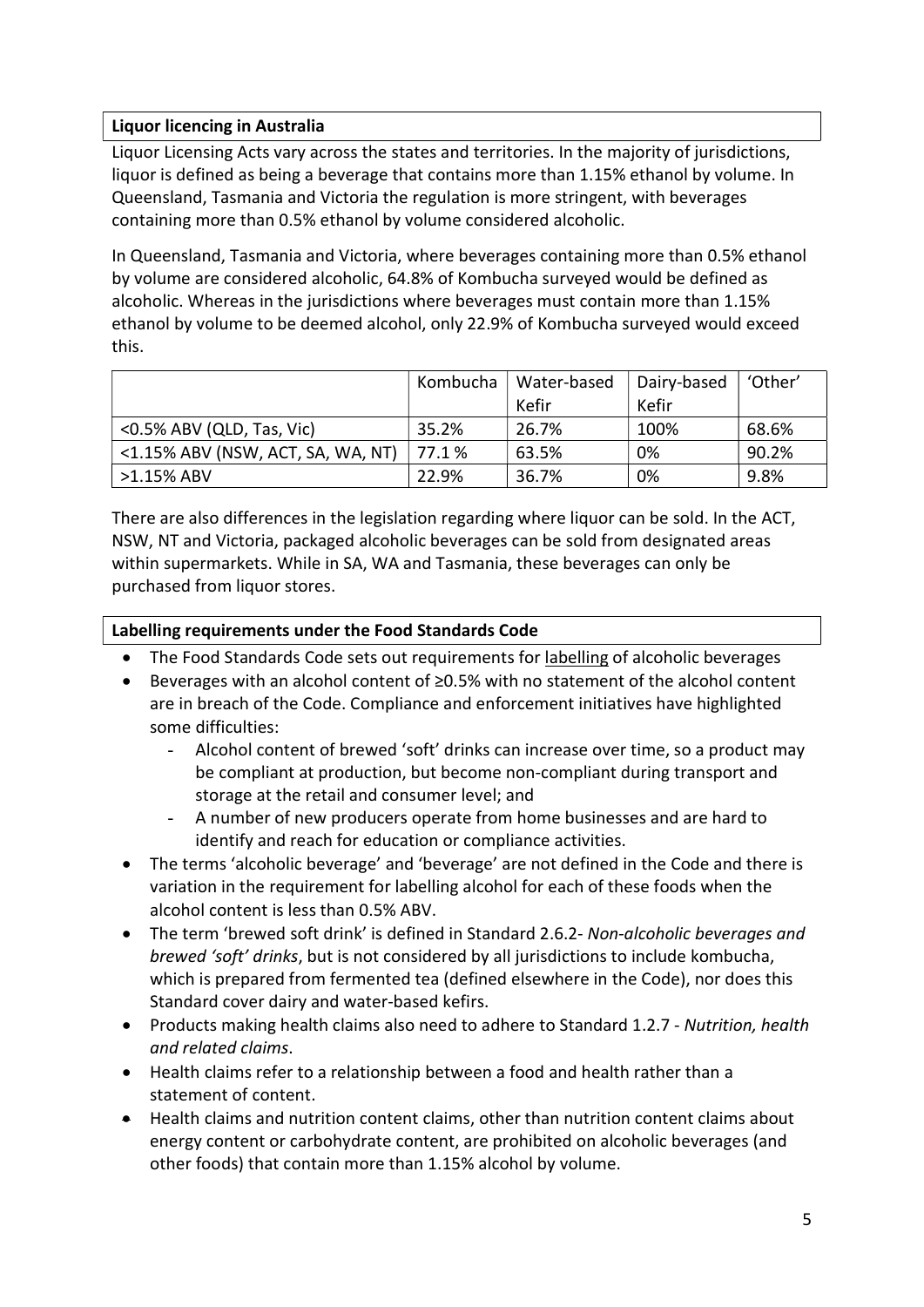## Key references from the Food Standards Code

#### Standard 2.6.2 Non-alcoholic beverages and brewed soft drinks

2.6.2 - 1 Interpretation

In this Code –

**brewed soft drink** means a food that:

- (a) is the product prepared by a fermentation process from water with sugar and one or more of: (i) fruit extractives or infusions; or
	- (ii) vegetable extractives or infusions; and

(b) contains no more than 1.15% alcohol by volume.

2.6.2 - 8 Non-alcoholic beverages not to be labelled or presented as alcoholic beverages

A non-alcoholic beverage or brewed soft drink must not be labelled or otherwise presented for sale in a form which expressly or by implication suggests that the product is an alcoholic beverage.

There is a lack of clarity about the requirements for labelling with a statement of alcohol content of fermented soft drinks with an alcohol content <0.5% ABV. In this range, 'alcoholic beverages' must be labelled with a statement of alcohol content (Standard 2.7.1-3(1b)), but 'beverages' do not need to be (Standard 2.7.1-3(1c)). Clarification should be sought as to whether a fermented soft drink that contains alcohol <0.5% ABV is simply a 'beverage' or whether it is an 'alcoholic beverage'. Moreover, the terms 'alcoholic beverage' and 'beverage' are not defined in the Code.

## Standard 2.7.1 Labelling of alcoholic beverages and food containing alcohol

2.7.1—3 Statement of alcohol content

- (1) For the labelling provisions, a statement of the alcohol content is required for:
	- (a) a food (including an alcoholic beverage) that contains more than 1.15% alcohol by volume; or
	- (b) an alcoholic beverage that contains 1.15% or less alcohol by volume; or
	- (c) a beverage that contains not less than 0.5% but not more than 1.15% alcohol by volume.

## Standard 1.2.7 Nutrition, health and related claims

1.2.7—4 Nutrition content claims or health claims not to be made about certain foods

A nutrition content claim or health claim must not be made about:

(c) a food that contains more than 1.15% alcohol by volume, other than a nutrition content claim about:

- (i) energy content, carbohydrate content or gluten content; or
- (ii) salt or sodium content about a food that is not a beverage.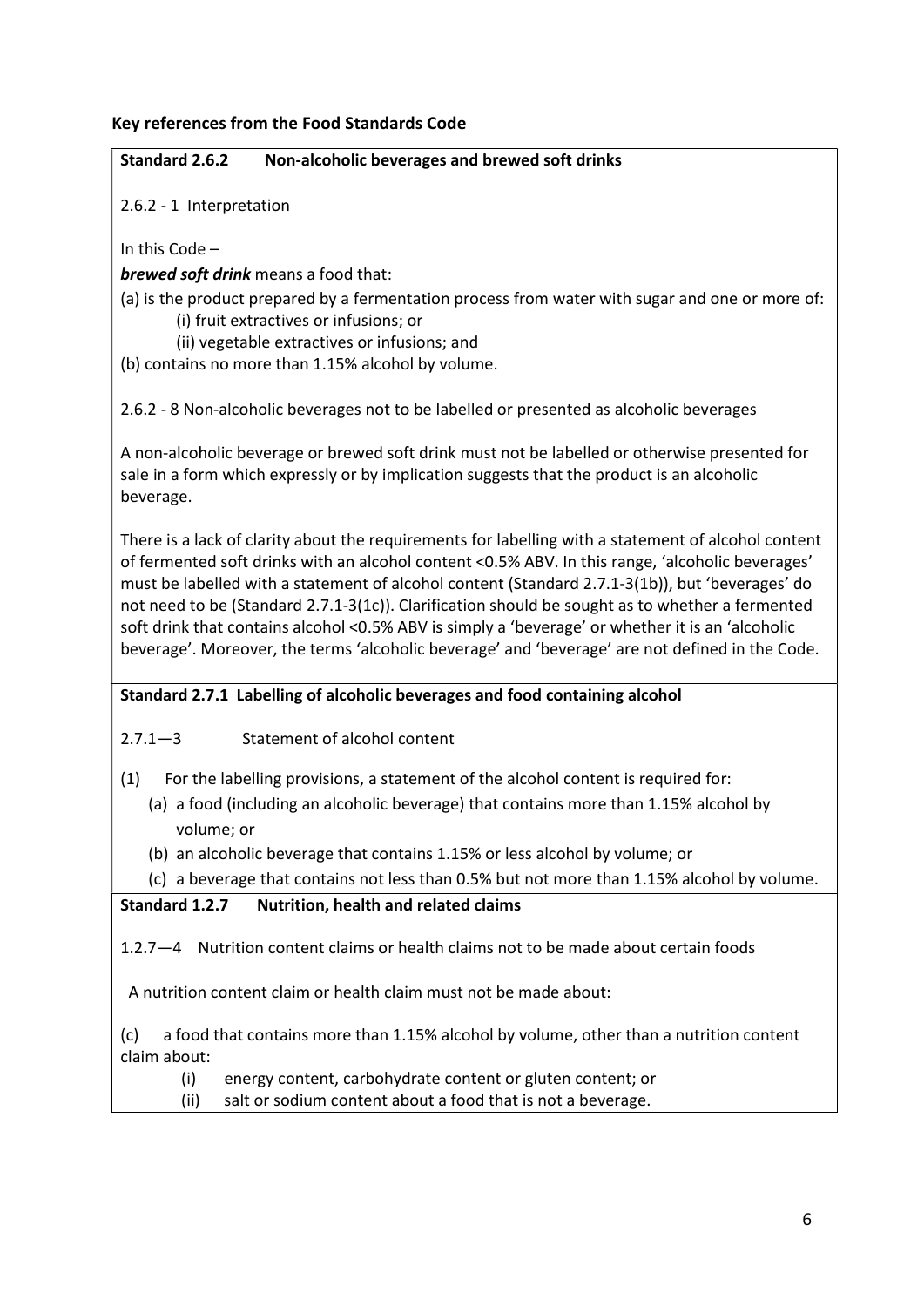| <b>Statement of alcohol content</b>        |                                                                                                                                                                                                                                                                                                                                                                                                 |                                                                                                                                                                                                         |  |  |
|--------------------------------------------|-------------------------------------------------------------------------------------------------------------------------------------------------------------------------------------------------------------------------------------------------------------------------------------------------------------------------------------------------------------------------------------------------|---------------------------------------------------------------------------------------------------------------------------------------------------------------------------------------------------------|--|--|
| <0.5% ABV                                  | ≥ 0.5% to ≤ 1.15% ABV                                                                                                                                                                                                                                                                                                                                                                           | >1.15% ABV                                                                                                                                                                                              |  |  |
|                                            | $2.7.1 - 3(1b)$<br>(Applies to 'alcoholic beverages')<br>The statement of alcohol content must be expressed in words to<br>the effect 'CONTAINS NO MORE THAN X% ALCOHOL BY<br><b>VOLUME'</b><br>$2.7.1 - 3(1c)$<br>(Applies to 'beverages')<br>The statement of alcohol<br>content must be expressed in<br>words to the effect 'CONTAINS<br><b>NO MORE THAN X% ALCOHOL</b><br><b>BY VOLUME'</b> | $2.7.1 - 3(1a)$<br>(Applies to 'food including<br>alcoholic beverages')<br>The statement of alcohol<br>content must be expressed in<br>one of either:<br>mL/100 g<br>$mL/100$ mL<br>% ALCOHOL BY VOLUME |  |  |
| Statement of the number of standard drinks |                                                                                                                                                                                                                                                                                                                                                                                                 |                                                                                                                                                                                                         |  |  |
|                                            | >0.5% ABV                                                                                                                                                                                                                                                                                                                                                                                       |                                                                                                                                                                                                         |  |  |
|                                            | $2.7.1 - 4(1)$<br>(Applies to 'beverages')<br>Must include a statement of the approximate number of<br>standard drinks                                                                                                                                                                                                                                                                          |                                                                                                                                                                                                         |  |  |

# Table 1: Labelling requirements under Standard 2.7.1

## Enforcement of food standards in Australia

Australian state and territory government agencies are responsible for implementing, monitoring and enforcing food regulation through the Australia New Zealand Food Standards Code (the Code) and their own legislation (and the Department of Agriculture and Water Resources is responsible for enforcement of the Code at the border).

## International regulations

The US in the only country to specifically regulate the alcohol content of kombucha. The US regulations are outlined below.

## US Regulations

## Kombucha

Under US regulations, if the alcohol content of kombucha is 0.5% or more alcohol by volume, at any time during production, when bottled, or at any time after bottling, the kombucha is an alcohol beverage and is subject to federal level Tax and Trade Bureau regulations.

Kombucha that is never above 0.5% alcohol by volume during production, at time of bottling, or after bottling must comply with all applicable Food and Drug Administration (FDA) regulations.

All kombucha also must comply with any applicable state and local requirements.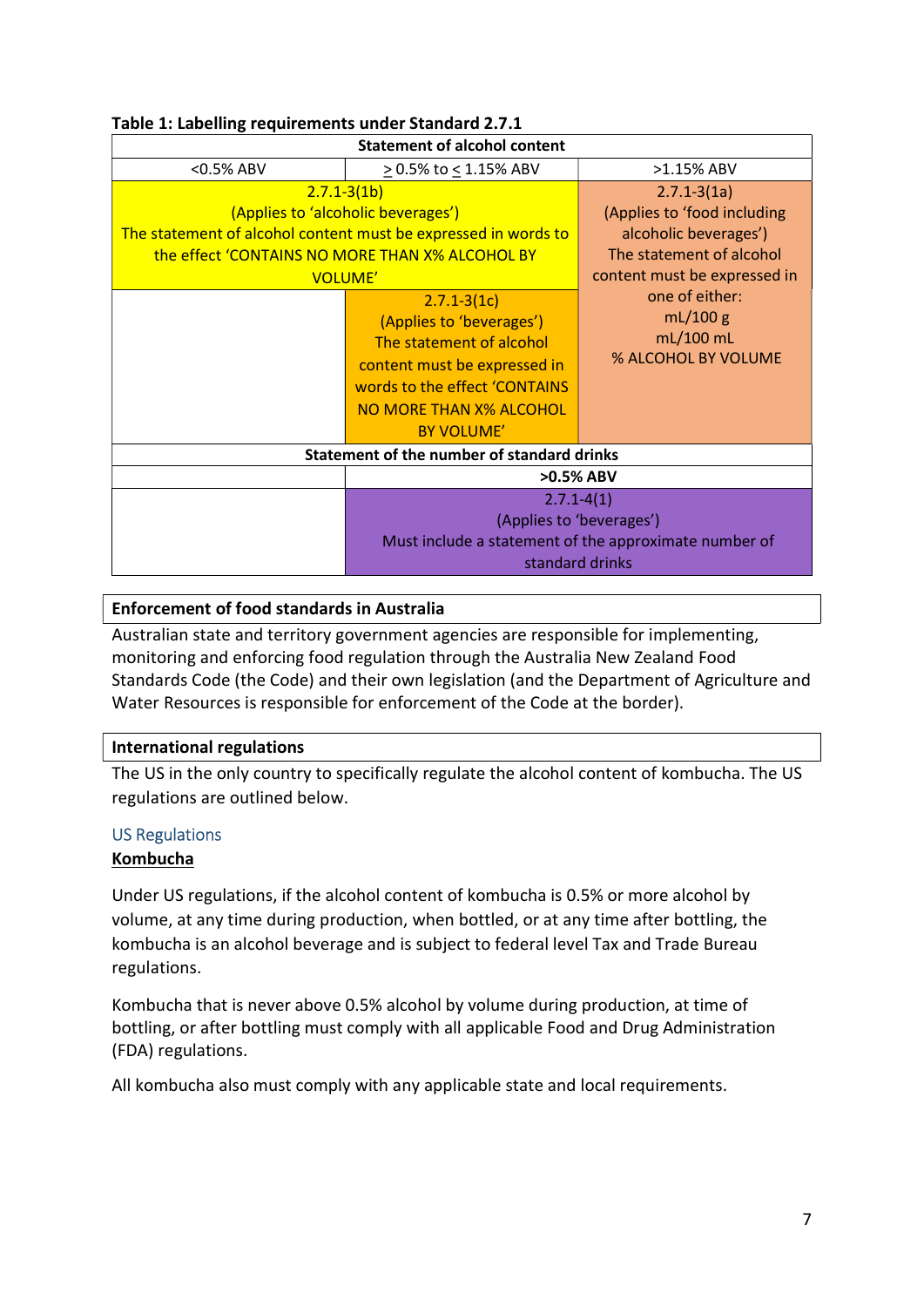#### Important

TTB regulations on alcohol beverages DO APPLY to any kombucha that has less than 0.5% alcohol by volume when bottled BUT the alcohol content increases to 0.5% or more alcohol by volume at any point afterwards as a result of continued fermentation in the bottle.

Failure to comply with federal laws and regulations governing the production, bottling, labelling, and distribution of alcohol beverages, including kombucha that contains 0.5% or more alcohol by volume, may lead to enforcement actions, such as the assessment of tax, penalties, and interest, in addition to potential civil and criminal penalties.

#### European Union

#### Labelling of alcoholic beverages in the EU

In the EU, Regulation (EU) 1169/2011 (EU 2011) on the provision of food information to consumers requires that the 'actual alcoholic strength by volume' of an alcoholic beverage containing more than 1.2 % by volume of alcohol is given. The figure given should have no more than one decimal place, and be followed by the symbol % vol. It may be preceded by the word *alcohol* or the abbreviation *alc.* 

#### Canada

The Canadian Food and Drug Regulations prescribe quality, composition, and labelling standards which also apply to nonalcoholic beverage manufacturers. According to the Canadian Food Inspection Agency, kombucha is categorised as a non-alcoholic beverage.

"Low alcohol" is an acceptable claim for a product with less than 1.1% alcohol by volume. "Contains less than (naming the percentage alcohol)" is also acceptable on low alcohol products.

## United Kingdom (England, Wales and Northern Ireland)

Food Standards Agency UK regulate alcoholic beverages.

- Low alcohol-products must be 1.2% ABV or below
- Non-alcoholic- cannot be used in conjunction with a name associated with an alcoholic drink except for communion or sacramental wine.
- Alcohol-free- product must be 0.05% ABV or below
- De-alcoholised-product must be 0.5% ABV or lower.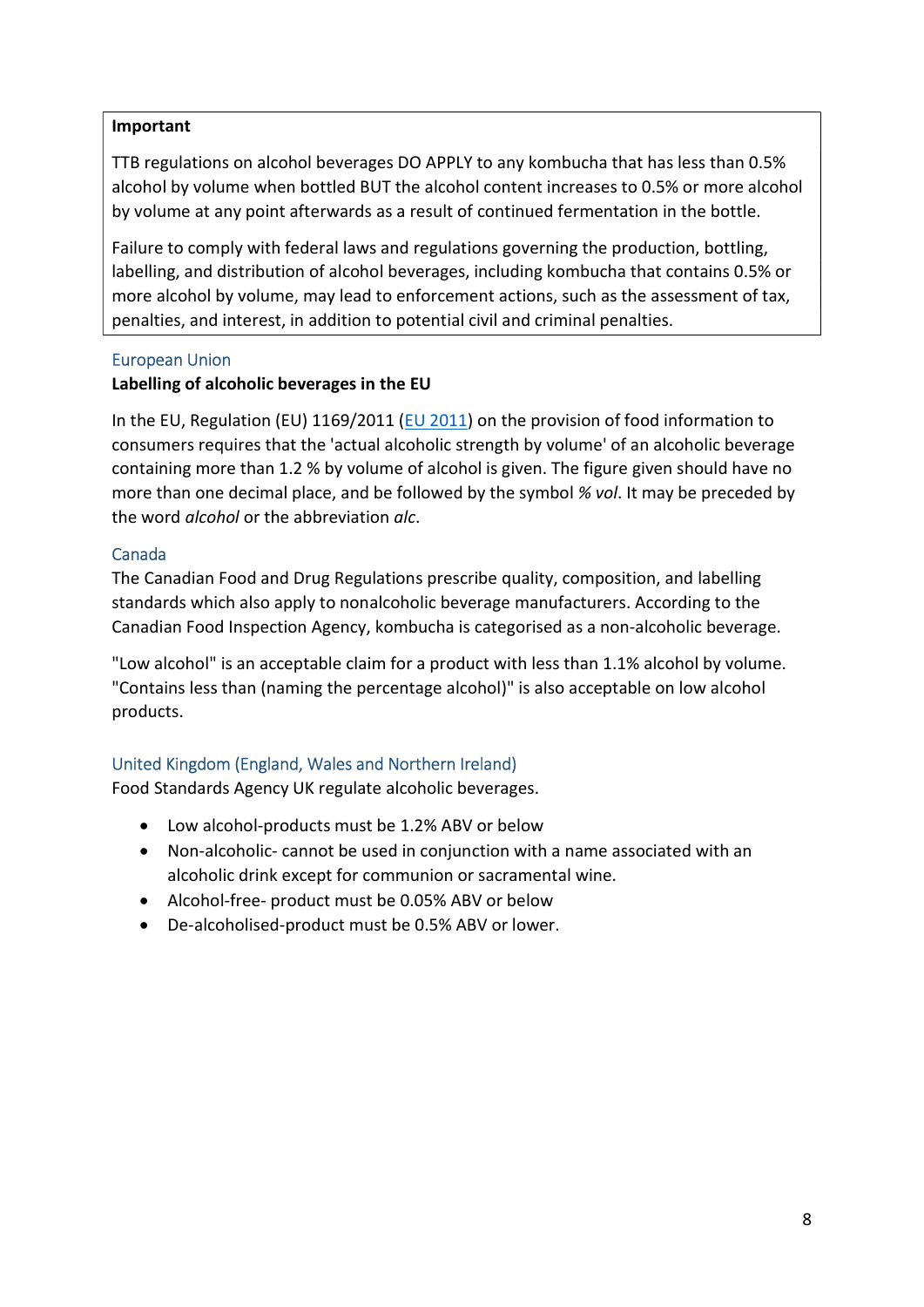#### Fermentation Process

### Kombucha

Kombucha is brewed from a sweetened tea base with SCOBY (Symbiotic Culture of Bacteria and Yeast). The SCOBY typically contains acetic acid bacteria (Komagataeibacter, Gluconobacter, and Acetobacter species)<sup>1</sup>, lactic acid bacteria (Lactobacillus, Lactococcus)<sup>2</sup>, and yeasts (Schizosaccharomyces pombe, Saccharomycodes ludwigii, Kloeckera apiculata, Saccharomyces cerevisiae, Zygosaccharomyces bailii, Torulaspora delbrueckii, Brettanomyces bruxellensis) 3 .

The yeasts ferment sucrose to into glucose and fructose, and then into ethanol and carbon dioxide<sup>4</sup>. The bacteria oxidise the ethanol to acetaldehyde, then to acetic acid<sup>4</sup>. The final composition of the Kombucha is dependent on the sugar and tea concentration<sup>5,6</sup>, and the fermentation time<sup>7</sup> and temperature<sup>8</sup>.

## Primary fermentation

- Optimum temperature The optimal temperature to add the SCOBY is between 22°C and  $30^{\circ}$ C. $9^{\circ}$
- Fermentation time The mixture is typically left to ferment for 7-10 days.
- Most of the fermentation processes of kombucha are aerobic, so the first stage of the fermentation is done in an open vessel to allow maximum provision of oxygen.
- Once the tea has fermented to the desired level (typically to a pH of <4.2), the SCOBY is removed.

#### Secondary fermentation

- The secondary fermentation occurs in bottle also known as bottle conditioning. This is also the step where flavours are added.
- While the SCOBY was removed from the kombucha after the first fermentation, some of the bacteria and yeast are left behind, allowing a second fermentation to occur.
- As this second fermentation occurs in a closed system,  $CO<sub>2</sub>$  produced from the yeast cannot escape the kombucha as it did during the first fermentation, and the alcohol cannot be converted to acetic acid. As a result, the kombucha becomes carbonated, and small amounts of alcohol may be produced.
- After 1 to 3 days, the kombucha is refrigerated at <4°C. This significantly slows fermentation as the microbes enter a dormant state. However, small amounts of alcohol may continue to be produced.

#### Kefir

Kefir normally refers to a fermented milk drink that is made from kefir grains. It may also refer to a water-based beverage with added dried fruit. Like the SCOBY used to brew kombucha, the kefir grains are a specific type of symbiotic culture, containing a mixture of lactic acid bacteria (Lactococcus lactis subsp. lactis, Streptococcus thermophilus, Lactobacillus delbrueckii subsp. bulgaricus, Lactobacillus helveticus, Lactobacillus casei subsp. pseudoplantarum and Lactobacillus brevis), acetic acid bacteria (Acetobacter) and yeasts (Saccharomycescerevisiae,S.unisporus,Candidakefyr, and Kluyveromycesmarxianus ssp. marxianus).<sup>10</sup>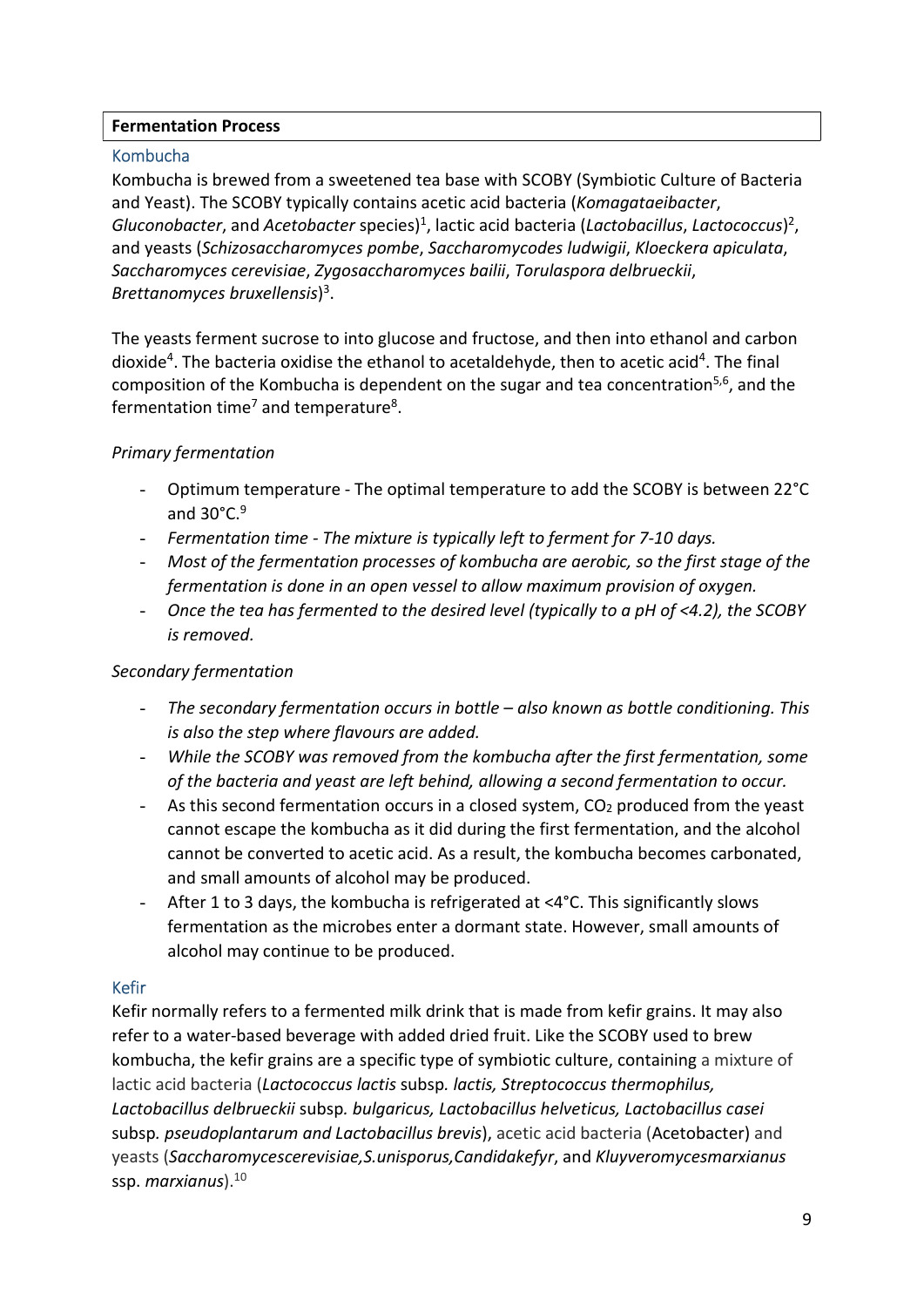In a milk-based kefir, the lactic acid bacteria coverts the lactose present in milk into lactic acid, decreasing the pH of the mixture. The lactose-fermenting yeast produce ethanol and CO2, and the acetic acid bacteria will oxidise the ethanol to acetaldehyde, then to acetic acid.<sup>11</sup> The fermentation pathway in water-based kefir favours the production of alcohol from sucrose, along with lactic and acetic acid. Milk-based kefir tends to be lower in alcohol than water-based kefir.

## Fermentation

- Optimum temperature The optimal temperature to ferment kefir is between 21- 23°C<sup>12</sup>
- Fermentation time The mixture is typically left to ferment for 24 hours<sup>11</sup>
- The kefir grains are removed from the liquid to stop further fermentation.